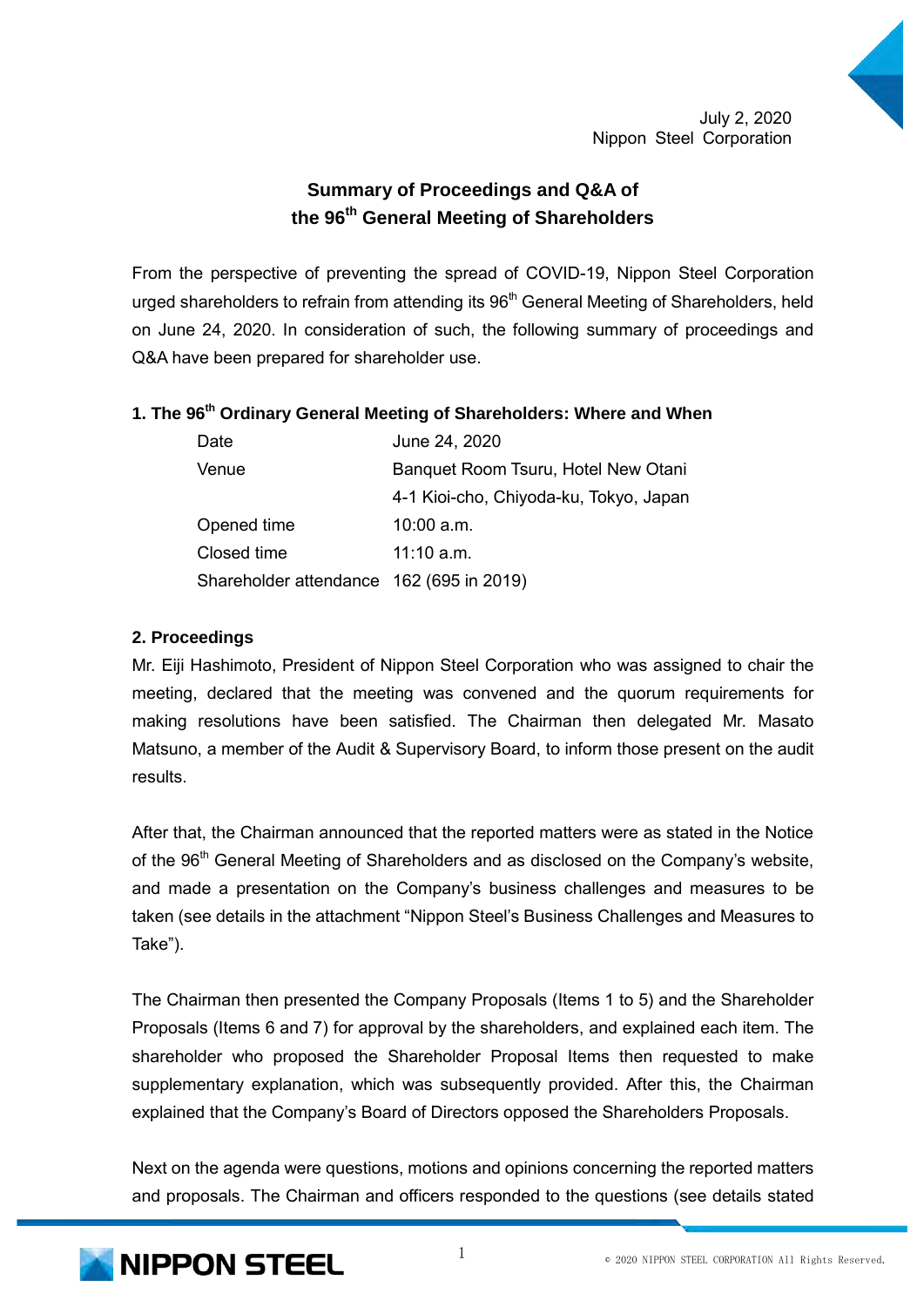

below). In addition, one shareholder submitted an amended motion to Item 2 of the Company Proposal.

In the absence of further questions and comments, the Chairman asked the meeting to vote on each proposal. All of the Company Proposals were approved (the amended motion to Item 2 of the Company Proposal was rejected) and both of the Shareholder Proposals were rejected.

Finally, the Chairman declared the meeting to be adjourned and the General Meeting of Shareholders was over. Subsequently, new directors who were approved in Items 2 and 3 of the Company Proposal were introduced.

# **3. Summary of Q&A with shareholders and the amended motion**

1) With regard to the Company's response to the so-called South Korean draftee issue [Reply]

With regard to the so-called South Korean draftee issue, the Supreme Court of Korea ruled against the Company on October 30, 2018. Currently, a portion of the shares in a South Korean company owned by the Company are under seizure. The Supreme Court's decision is deeply regrettable in light of not only the decision itself but also its reasoning. The Company will deal appropriately with the matter, taking into account the status of diplomatic negotiations between the governments of Japan and the Republic of Korea and other factors.

2) With regard to global strategy, including manufacturing bases of the Company [Reply]

The Company's basic strategy is to produce high-value-added products in Japan and to produce commodity products in Japan and overseas. The Company intends to accelerate implementation of this strategy. From the perspective of protecting core technology for integrated blast furnace steelmaking, advancing technological development, and making domestic mother mills support overseas business, the Company believes it will need to retain a certain level of production in Japan.

3) With regard to a medium- to long- term plans to install upstream facilities overseas (including the ASEAN markets)

[Reply]

The Company's strategy in the ASEAN region, where each single country market is relatively small, is to locally process high-grade base materials produced in Japan and develop products, rather than to newly install an integrated blast furnace steel mill. The